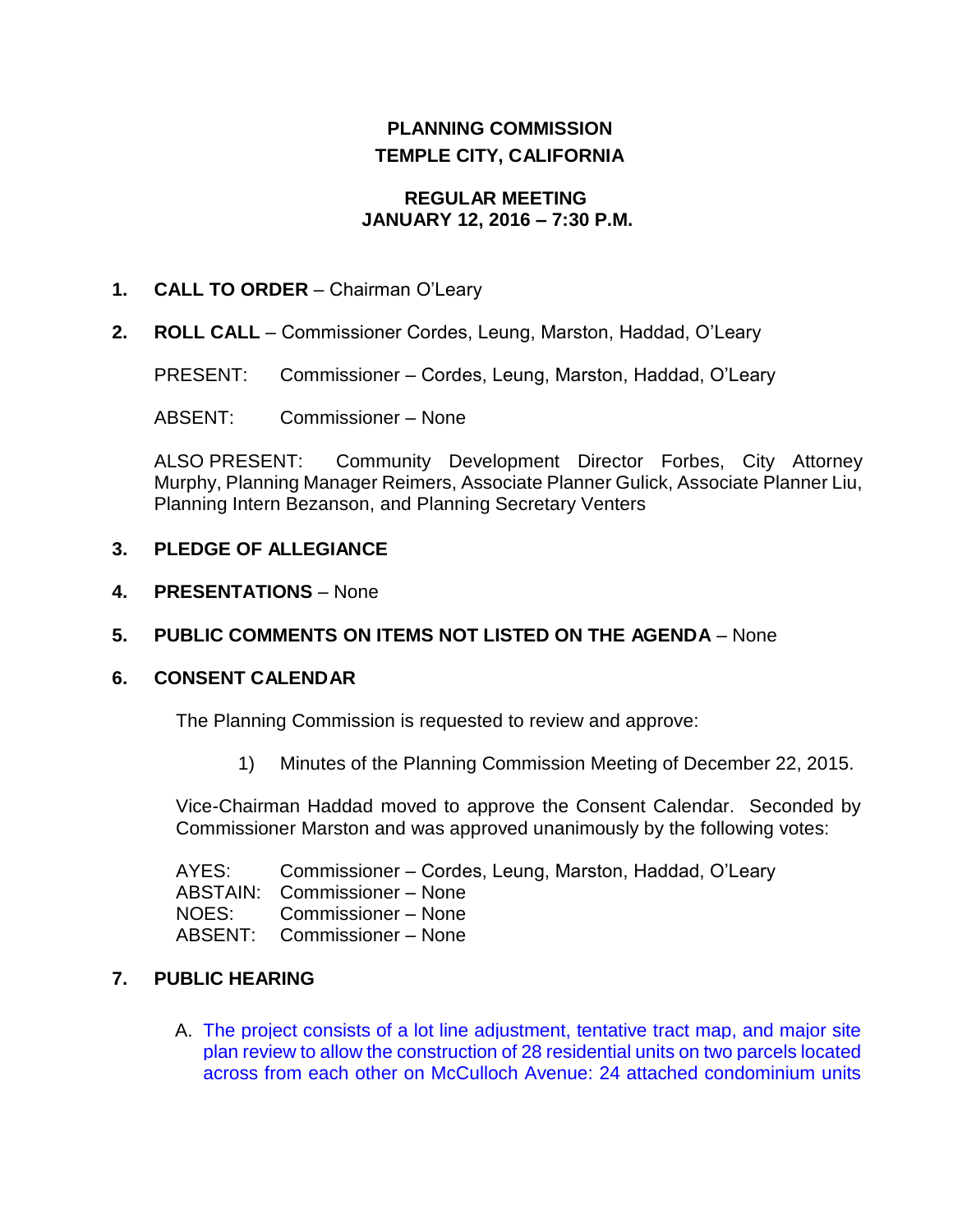Planning Commission Minutes January 12, 2016 Page 2 of 6

# [in the R-3 zone \(Parcel 1\) and four detached condominium units in the R-2 zone](http://ca-templecity.civicplus.com/DocumentCenter/View/5169)  [\(Parcel 2\)](http://ca-templecity.civicplus.com/DocumentCenter/View/5169)

The subject site is a proposal for a residential condominium development consisting of 28 units with attached garages on two parcels totaling 1.86 gross acres. The parcels are on opposite sides of McCulloch Avenue. Parcel 1 is 1.49 acres and would consist of 24 attached two-story condominium units ranging from 1,149 to 1,625 square feet in size. The units are divided in three distinct clusters of attached units by a 25-foot wide private horseshoe-shaped driveway and 23 guest parking spaces. Parcel 2 is 0.37 acres and would consist of four detached two-story units, each 1,590 square feet in size. Planned improvements include a 20-foot-wide shared private driveway that tapers to 16 feet in width for the two end units and three guest parking spaces. The property is located in the R-2 Zone, and is designated as Medium Density Residential and in the R-3 Zone, and is designated as High Density Residential by the City's General Plan.

(City Attorney Murphy recommended that Planning Commission Agenda item 7D be moved to item 7A as the applicant has requested that the item be continued to a date uncertain.)

Vice-Chairman Haddad made a motion to retable Planning Commission Agenda item 7D to item 7A and for this item to be continued to a date uncertain. Seconded Commissioner Marston and carried unanimously by the following votes:

| AYES:    | Commissioner – Cordes, Leung, Marston, Haddad, O'Leary |
|----------|--------------------------------------------------------|
| ABSTAIN: | Commissioner - None                                    |
| NOES:    | Commissioner – None                                    |
| ABSENT:  | Commissioner - None                                    |

#### B. [A Tentative Parcel Map for a Flag Lot Subdivision and a Minor](http://ca-templecity.civicplus.com/DocumentCenter/View/5166) Site Plan Review [for a new single family residence to be constructed on each lot.](http://ca-templecity.civicplus.com/DocumentCenter/View/5166)

The subject site is proposed for a tentative parcel map to subdivide an R-1 zoned property into two parcels, one of which will be a flag lot. The property is 90 feet wide and 286 feet, 3 inches deep with a land area of 25,762.5 square feet. The proposed front parcel will be 69 feet wide and 155 feet deep with a land area of 10,645 square feet. The flag portion of the rear lot is proposed to be 90 feet wide and 131.23 feet long. A 21-foot wide driveway will be created along the north property line for the exclusive use of the rear parcel. The gross lot size of the rear parcel is proposed to be 15,115 square feet and the net lot size for the flag portion is 11,810.7 square feet. The property is located in the R-1 Zone, and is designated as Low Density Residential by the City's General Plan.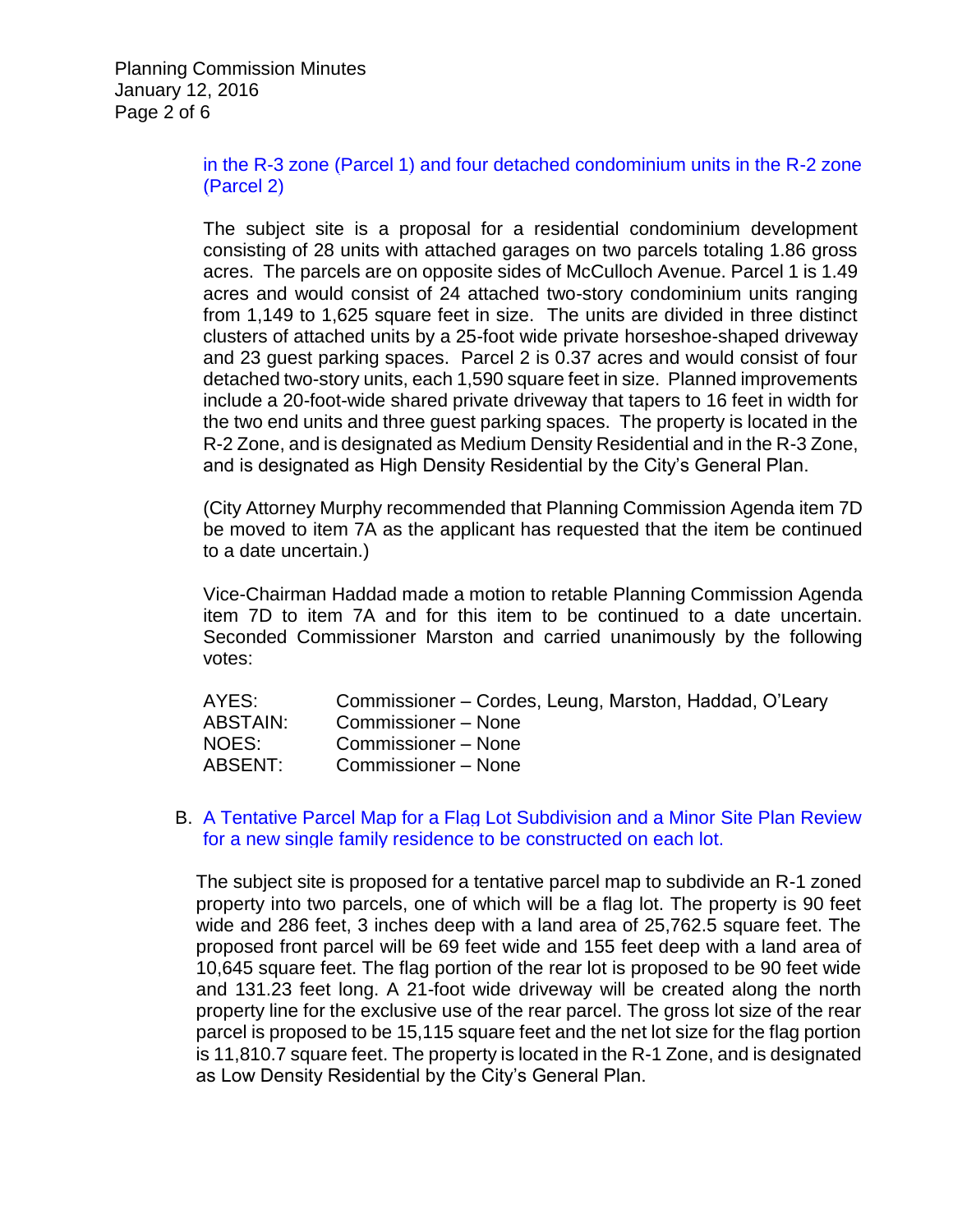Associate Planner Gulick gave a brief summary of the staff report.

Chairman O'Leary opened the public hearing.

Richard Moh, applicant, stated that he is willing to follow the conditions of approval.

Ralph Filler, resident, would like the decorative feature on the block wall to be consistent on both sides and would like to have security fencing during the course of development.

Richard Moh, applicant, stated that he is willing to fulfil the Mr. Filler's request.

Chairman O'Leary closed the public hearing.

Commissioner Marston made a motion to approve File 15-116, adopt the resolution as amended, and find that the project is categorically exempt. Seconded by Vice-Chairman Haddad and carried by the following roll call vote:

| AYES:           | Commissioner – Cordes, Leung, Marston, Haddad, O'Leary |
|-----------------|--------------------------------------------------------|
| <b>ABSTAIN:</b> | Commissioner – None                                    |
| NOES:           | Commissioner – None                                    |
| ABSENT:         | Commissioner - None                                    |

#### C. [A request for a conditional use permit to establish a 4,518 square foot food and](http://ca-templecity.civicplus.com/DocumentCenter/View/5167)  [drink establishment in Camellia Square shopping center.](http://ca-templecity.civicplus.com/DocumentCenter/View/5167)

The subject site has a land area of 3.7 acres and is located at the northeast corner of Rosemead Boulevard and Las Tunas Drive. The applicant, PappaRich is requesting to occupy a 4,518 square foot unit within Building 3 of Camellia Square. PappaRich proposes to serve Malaysian Cuisine along with beer and wine. The proposed dining area includes a total of 152 seats, with no outside dining. The business is requesting to operate seven days a week, between the hours of 11:00 a.m. to 11:00 p.m. Sunday through Thursday, and 11:00 a.m. to midnight Friday and Saturday. The property is located in the C-2, General Commercial zone and is designated as Commercial by the City's General Plan.

Planning Intern Bezanson gave a brief summary of the staff report.

Chairman O'Leary opened the public hearing.

Judy Choy, assistant director, stated that she is in favor of the conditions of approval.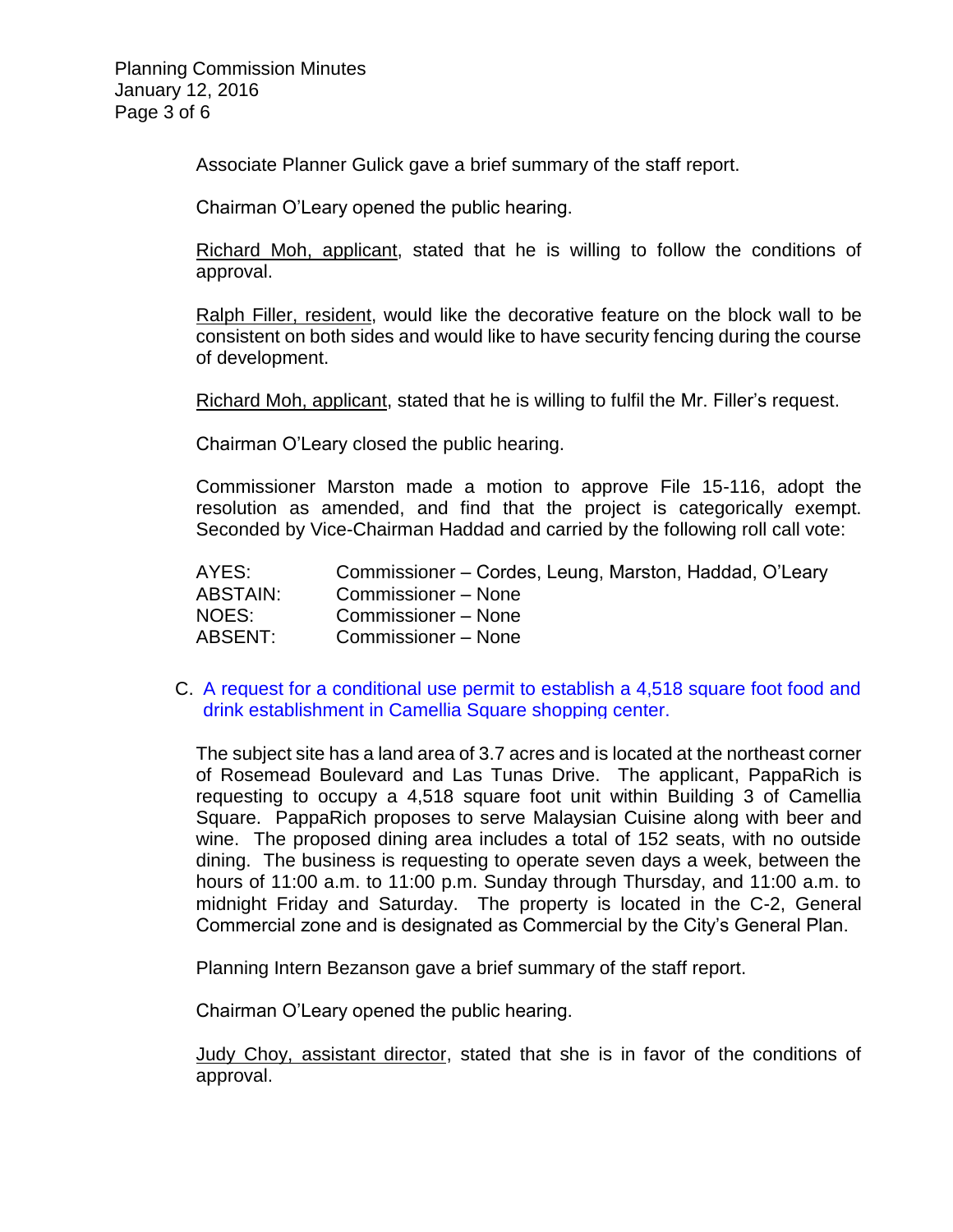Chairman O'Leary closed the public hearing.

Commissioner Leung made a motion to approve File 15-413, adopt the resolution, and find that the project is categorically exempt. Seconded by Commissioner Cordes and carried by the following roll call vote:

| AYES:           | Commissioner – Cordes, Leung, Marston, Haddad, O'Leary |
|-----------------|--------------------------------------------------------|
| <b>ABSTAIN:</b> | Commissioner – None                                    |
| NOES:           | Commissioner – None                                    |
| ABSENT:         | Commissioner - None                                    |

D. [A request for a conditional use permit and major site plan review to allow the](http://ca-templecity.civicplus.com/DocumentCenter/View/5168)  [expansion and façade improvements for a convenience store located at 5676](http://ca-templecity.civicplus.com/DocumentCenter/View/5168)  [Rosemead Boulevard. The proposal also includes a request extending the hours](http://ca-templecity.civicplus.com/DocumentCenter/View/5168)  [for selling beer and wine.](http://ca-templecity.civicplus.com/DocumentCenter/View/5168)

The subject site is proposing a modification to the existing conditions of a service station. The proposal includes expanding the convenience store to the area currently occupied by the repair garage, a new façade for the building, and extending the hours for selling beer and wine. As a result, the floor area of the convenience store will be increased from 783 square feet to 2,056 square feet. The convenience store currently sells beer and wine from 6:00 a.m. to 10:00 p.m.; the project proposes to change the hours of operation to 6:00 a.m. to midnight. The property is located in the C-2, General Commercial zone and is designated as Commercial by the City's General Plan.

Associate Planner Liu gave a brief summary of the staff report.

Chairman O'Leary opened the public hearing.

Ohanes Nahas, applicant, shared his observation of trends in gasoline sales and automotive repair and felt that a larger convenience store would better suit his business. He stated that is willing to abide by the conditions of approval.

Chairman O'Leary closed the public hearing.

Commissioner Leung made a motion to approve File 15-386, adopt the resolution, and find that the project is categorically exempt. Seconded by Commissioner Marston and carried by the following roll call vote:

| Commissioner – Cordes, Leung, Marston, Haddad, O'Leary |
|--------------------------------------------------------|
| Commissioner – None                                    |
| Commissioner – None                                    |
| Commissioner – None                                    |
|                                                        |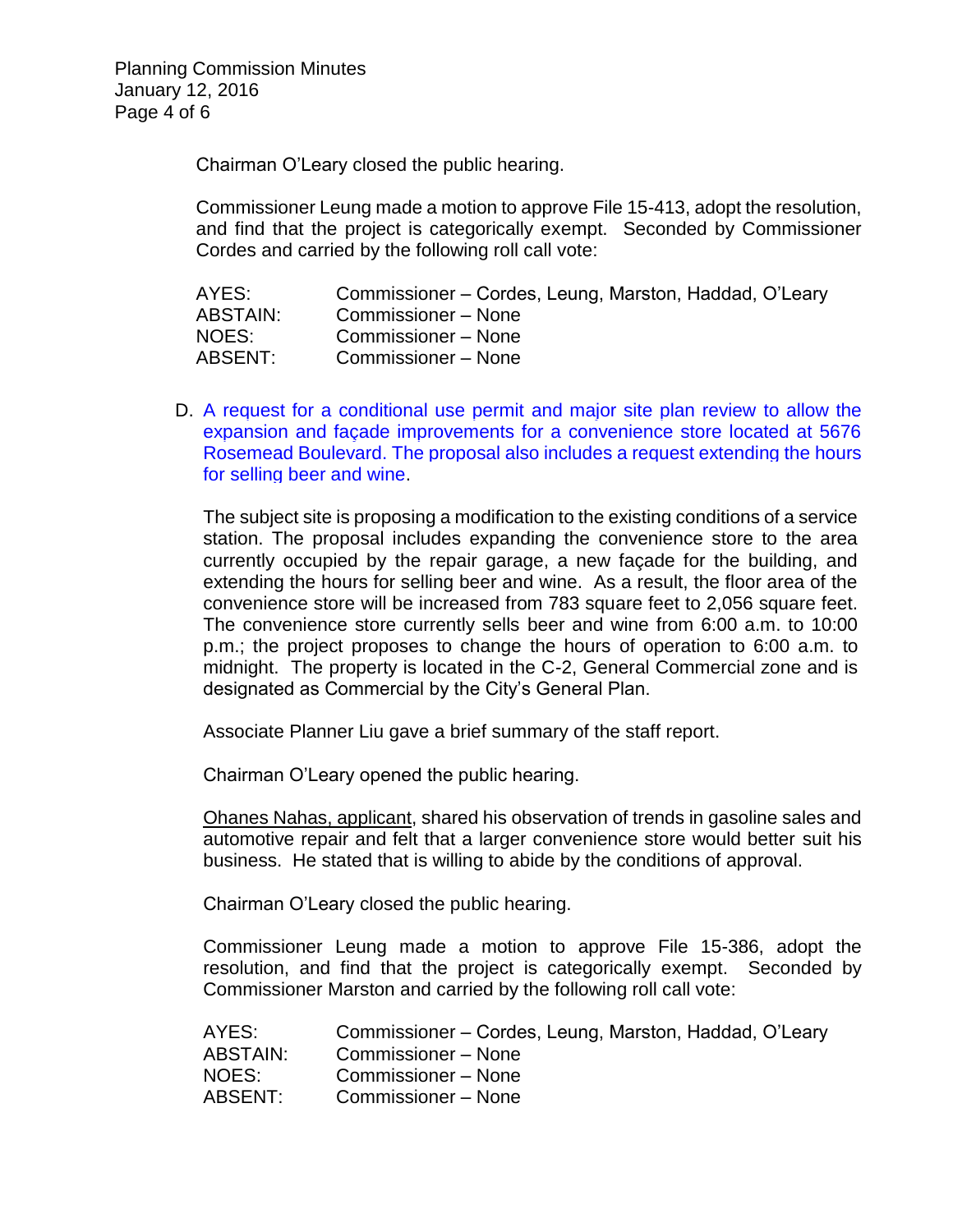Planning Commission Minutes January 12, 2016 Page 5 of 6

### **8. UNFINISHED BUSINESS** – None

#### **9. NEW BUSINESS** – None

#### A. [Las Tunas Drive / Rosemead Boulevard Specific Plan](http://ca-templecity.civicplus.com/DocumentCenter/View/5170)

Planning Manager Reimers provided a presentation regarding the Las Tunas Drive/Rosemead Boulevard Specific Plan. The Commission was briefed on the following regarding each area of the specific plan: land use, building height, multiple use, plazas, public art, transitions from developed areas to residential areas, and converting the area overall from an auto oriented area to a pedestrian friendly area.

Commissioner Cordes spoke favorably regarding the proposed Las Tunas Drive / Rosemead Boulevard Specific Plan, with the exception of allowing new restaurants by right.

Commissioner Leung asked Planning Manager Reimers why places of worship would not be allowable on the ground floor.

Commissioner Marston inquired regarding parking structures and the expected timeframe that area 5 could be implemented.

Vice-Chairman Haddad asked if property owners have been engaged in this process, if onsite capture of rainwater has been considered, and if the City would consider a bridge for pedestrians.

Chairman O'Leary would like to know if the City Council knows about the proposal and stated that he is in favor of the proposed request.

Planning Manager Reimers stated that a conditional use permit for restaurants is currently required due to shared public parking arrangements along Las Tunas Drive. Future developments in this specific plan would be built to accommodate such parking requirements. He stated that many places of worship are moving to office space and industrial parks, a parking structure would likely be developed either below or above ground and that area 5 of the Las Tunas Drive / Rosemead Boulevard Specific Plan may be implemented in 2017. He stated that the City has hired a consultant to work with capturing onsite rainwater and that the City does not intend to develop a pedestrian bridge at this time. He concluded that property owners are engaged and excited about the proposed specific plan.

Chairman O'Leary invited the public to speak. No one came forth at this time.

#### **10. COMMUNICATIONS**